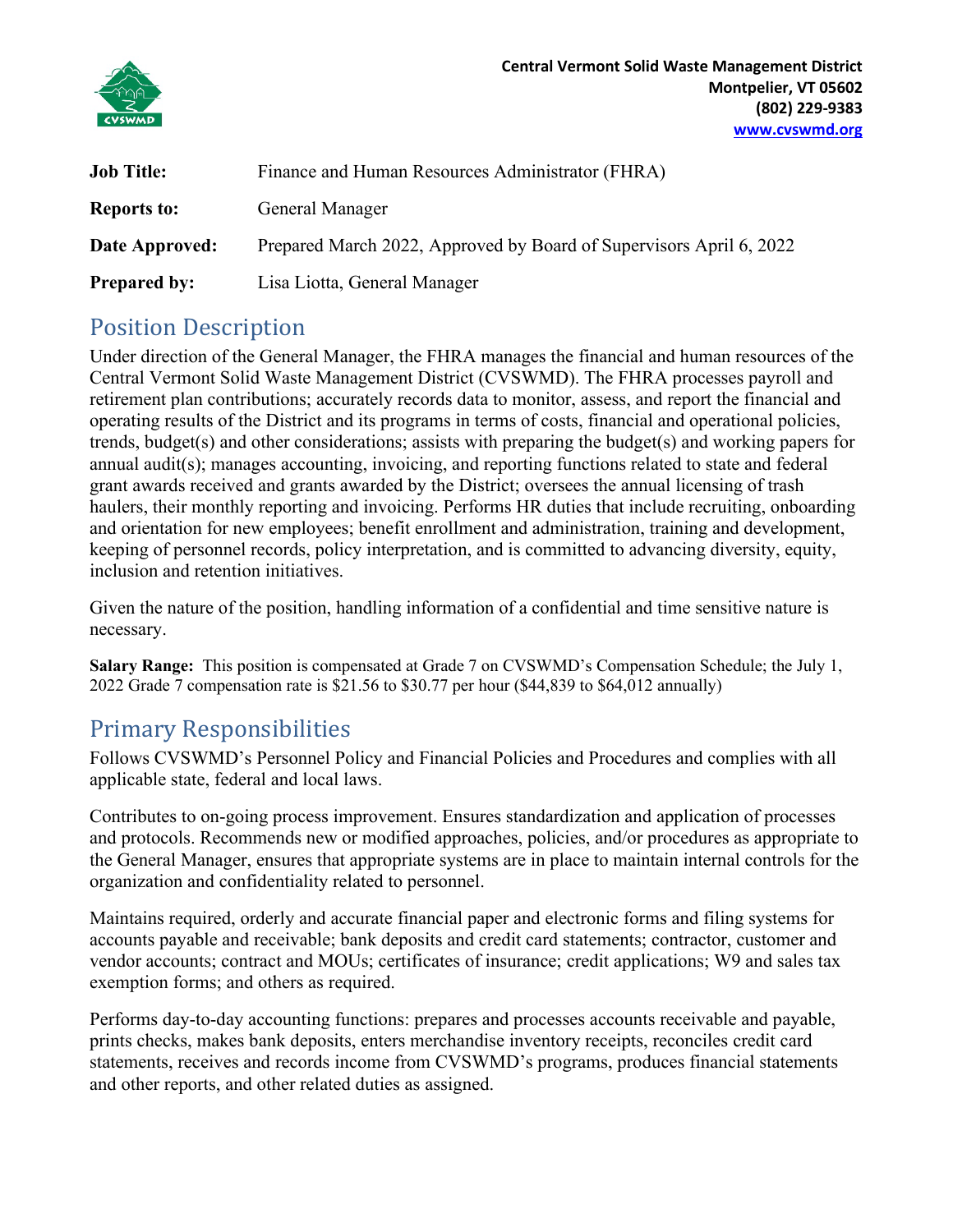Processes payroll: ensures accurate information is kept in QuickBooks related to employee data, federal and state deductions, leave accruals, retirement plan contributions, and ensures that state and federal tax payments are accurate before filing reports.

Manages the registration, licensing and processing of haulers and any associated fees and transactions, including notifying and working with the General Manager on non-compliance issues.

Verifies and posts details of operations and transactions, such as funds received and disbursed; materials received and transferred via the District's programs, surcharges and fees received from haulers, and other relevant information to ledgers or computer spreadsheets and databases.

Monitors expenditures to ensure compliance with policies, procedures and Board-approved budget.

Performs periodic and as needed inventory of the District's assets and tracks acquisitions and decommissioning of equipment as it occurs.

Accounts and administers grants: develops and manages system for tracking grant expenditures and receivables, maintains detailed records, maintains grant(s) budgets, ensures compliance with subcontractor requirements, identifies and resolves discrepancies, processes invoices, ensures proper and timely payment of grant awards made by the District.

Assists the General Manager with preparation of the annual budget(s), Annual Financial Plan, Annual Report, that includes reviewing expenditures and revenues, historical data, salary and benefit cost projections, and preparing other cost estimates.

Assists with preparing year-end papers and documents for outside auditing firm and assisting with other audits throughout the year related to payroll, workers compensation, etc.

Assists the Treasurer in overseeing ongoing cash management, investment, tracking and reporting of banking and other investment options to maximize earning potential.

Notifies management of all accounting errors and deviations from the budget.

Manages and administers employee benefits programs including insurances, Medicare supplemental benefits, COBRA, leave, retirement programs; professional development; communicates relevant information to managers and employees; advises changes, costs, and renewal schedules; serves as liaison with insurance companies and pension plan administrators.

Maintains confidential HR files and databases, performs file audits to ensure all required employee documentation is collected and maintained including hiring, transfer, classification change, merit increase dates, as well as tracking vacation, sick, and personal time.

Maintains files of board-approved job descriptions, recommends updates as may be needed, ensures consistency and works to incorporate principles that embrace diversity, equity and inclusion.

Processes and participates in hiring and termination activities: recruitment, screening applicants, scheduling and structuring interviews, background and other pre-employment checks, preparing and processing all new-hire and termination paperwork, assisting with onboarding and orientation; issuing keys, phone(s), computer(s) and uniforms; establishing and changing all system passwords for internal and external accounts as required.

Produces and maintains CVSWMD's Employee Benefits Brochure.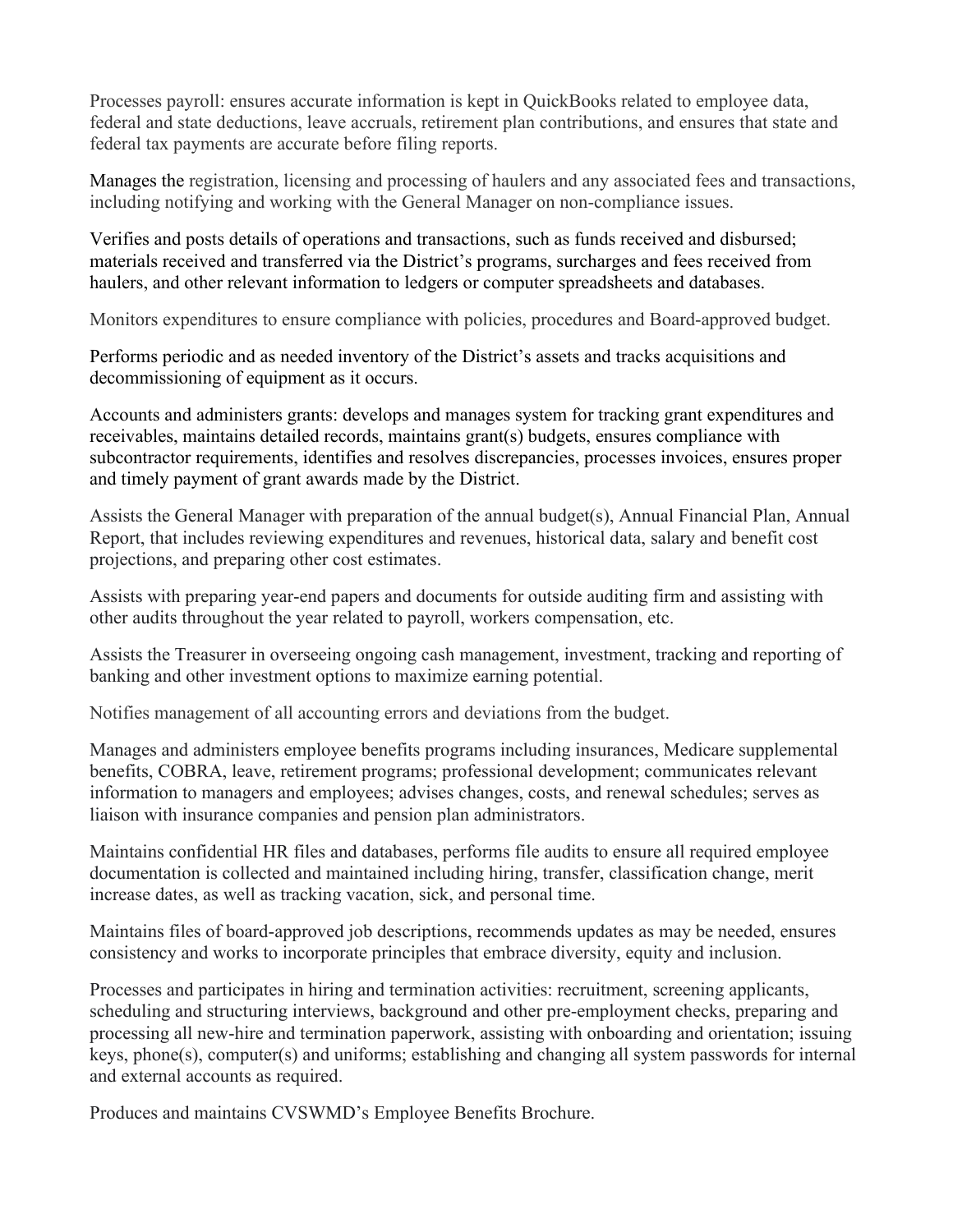Answers routine employee questions and queries and assists with providing forms and documents related to benefits, payroll and employee personnel files.

Responds to Unemployment Claims by sending response letter or coordinating hearings.

Develops and implements an improved file management system for personnel records and HR files.

Researches, analyzes and makes recommendations on new, existing and proposed benefit programs; develops procedures to implement program changes.

Updates and produces new "How It's Done" (HIDs) documents for all tasks, processes and procedures relevant to the position and the work that it entails.

Stays informed of new trends and innovations, legislation, regulations and policies in the field of human resources and recommends changes or procedures to maintain current and ensure compliance with prevailing laws.

Identifies and addresses strategies and programs that support and advance diversity, equity and inclusion for applicants, employees, and across the District's programs.

# Required Knowledge, Skills, and Abilities

High-level of proficiency with Microsoft Excel, Word and Outlook.

Proficiency with QuickBooks and experience with a wide range of financial transactions including accounts payable and receivable; payroll; inventory and reporting.

The FHRA will have excellent interpersonal and English communication skills, verbal and written, including the ability to communicate well in a variety of settings with a variety of stakeholders and to listen to others.

Demonstrated ability to read, research, comprehend and follow complex written and verbal instructions and documents; and communicate these effectively to others. They will also be able to produce professional business documents such as correspondence, emails, memos and reports.

Strong analytical, troubleshooting and problem-solving abilities including understanding of basic mathematical processes to perform cost projections, prepare forecasts and analyze financial information, usually using Microsoft Excel.

Excellent organization and planning skills; a meticulous attention to detail and accuracy; ability to work independently, multi-task, prioritize, organize, work under pressure and meet deadlines.

Must have a commitment to diversity, equity, and inclusion with a focus on diversity and inclusion related to persons of all racial, cultural, religious, gender, and sexual orientation backgrounds.

Must exercise discretion and independent judgment with respect to matters of significance.

Possess demonstrated human resources experience, including knowledge of employment law (EEO, FLSA, DOL, DHR) and best practices. Knowledge of OSHA regulations.

Working knowledge of benefit plans.

Knowledge of federal or state grant management preferred.